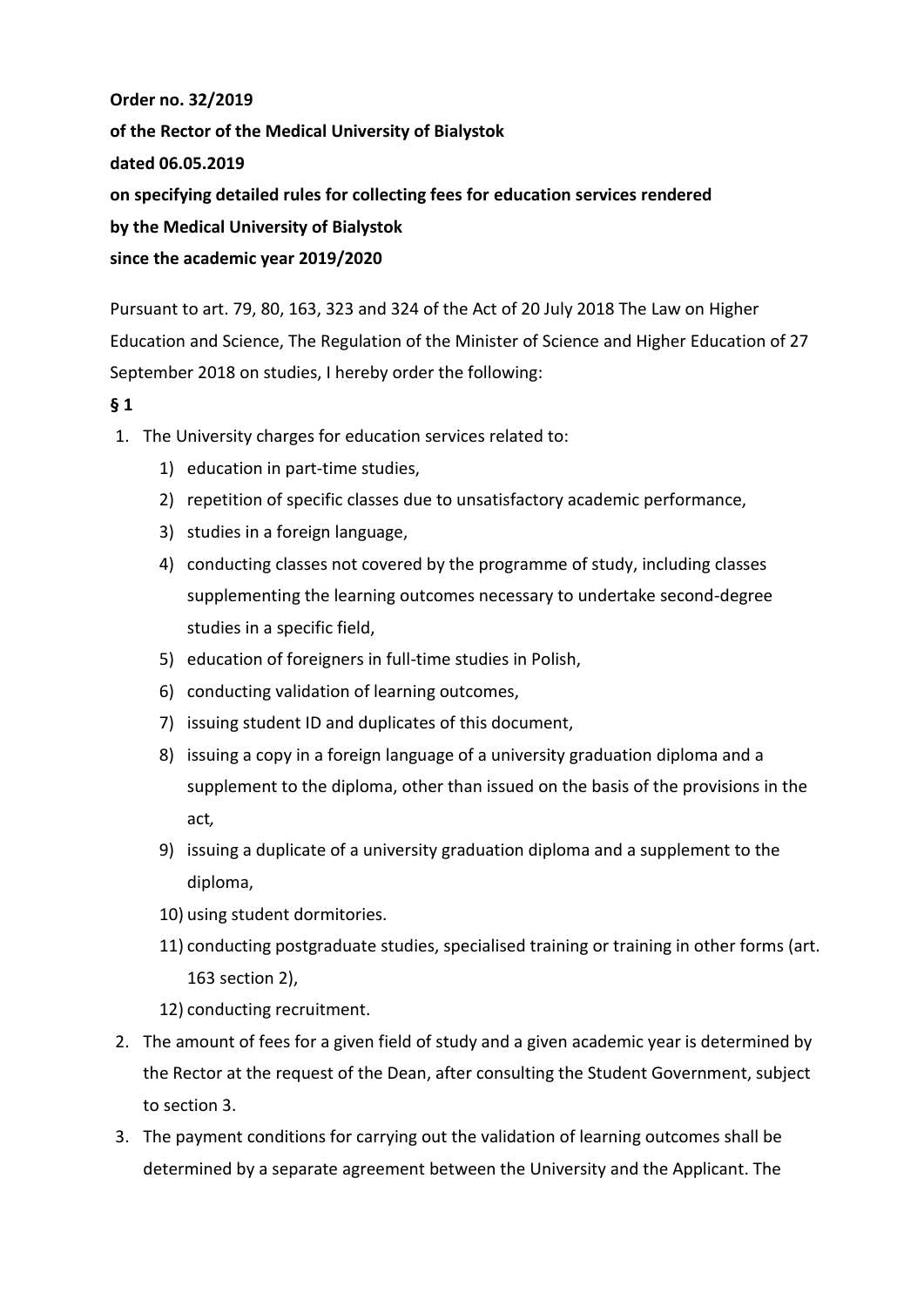amount of payment for carrying out the validation of learning outcomes shall not exceed the costs of providing this service by more than 20%.

4. Regardless of the fees referred to in § 1-2, there are fees regulated by the Rector's Order on determining the amount of fees for documents of the course of studies and for the issuance of a doctor's and habilitated doctor's diploma at the Medical University of Bialystok.

### **§ 2**

- 1. Fees for education services referred to in § 1 section 1 points 1-6 shall be paid in semester fees, no later than 7 days before the start of each semester; in the case of the fee for the first semester of the first year -by the dates indicated in the recruitment schedule, subject to section 2.
- 2. Foreign students implementing the programme in Polish, shall pay a fee per semester, no later than the by the day of commencement of classes in accordance with the study programme.
- 3. The remaining fees shall be paid within the period specified by the University.
- 4. Statutory interest shall be charged on fees paid after the expiry of the period. In the case of arrears of fees for a period of more than three months, the student shall be deleted from the list of education participants.
- 5. Fees paid in euro or in dollars are paid into the University's bank account in Polish zloty at the average rate of the National Bank of Poland on the date of payment.
- 6. The date of payment of the fee shall be deemed to be the date of crediting the University's account.
- 7. In justified cases, the Dean of the faculty may agree on the payment of a semester fee in 2 instalments.

### **§ 3**

- 1. The University shall not increase the fees or introduce new fees for those admitted for a given academic year until they have completed their studies. This does not apply to the increase in fees for non-curricular classes and for the use of student dormitories.
- 2. In the event of an increase in the tuition fee during the dean's leave of a student who has already paid a lower fee for a given semester/academic year, the student is obliged to pay the amount that is the difference between the fee in force on the day of return and the fee already paid.

#### **§ 4**

1. A student studying part-time or in English may apply for an exemption from the tuition fee for a given academic year for outstanding academic achievements, if he/she achieves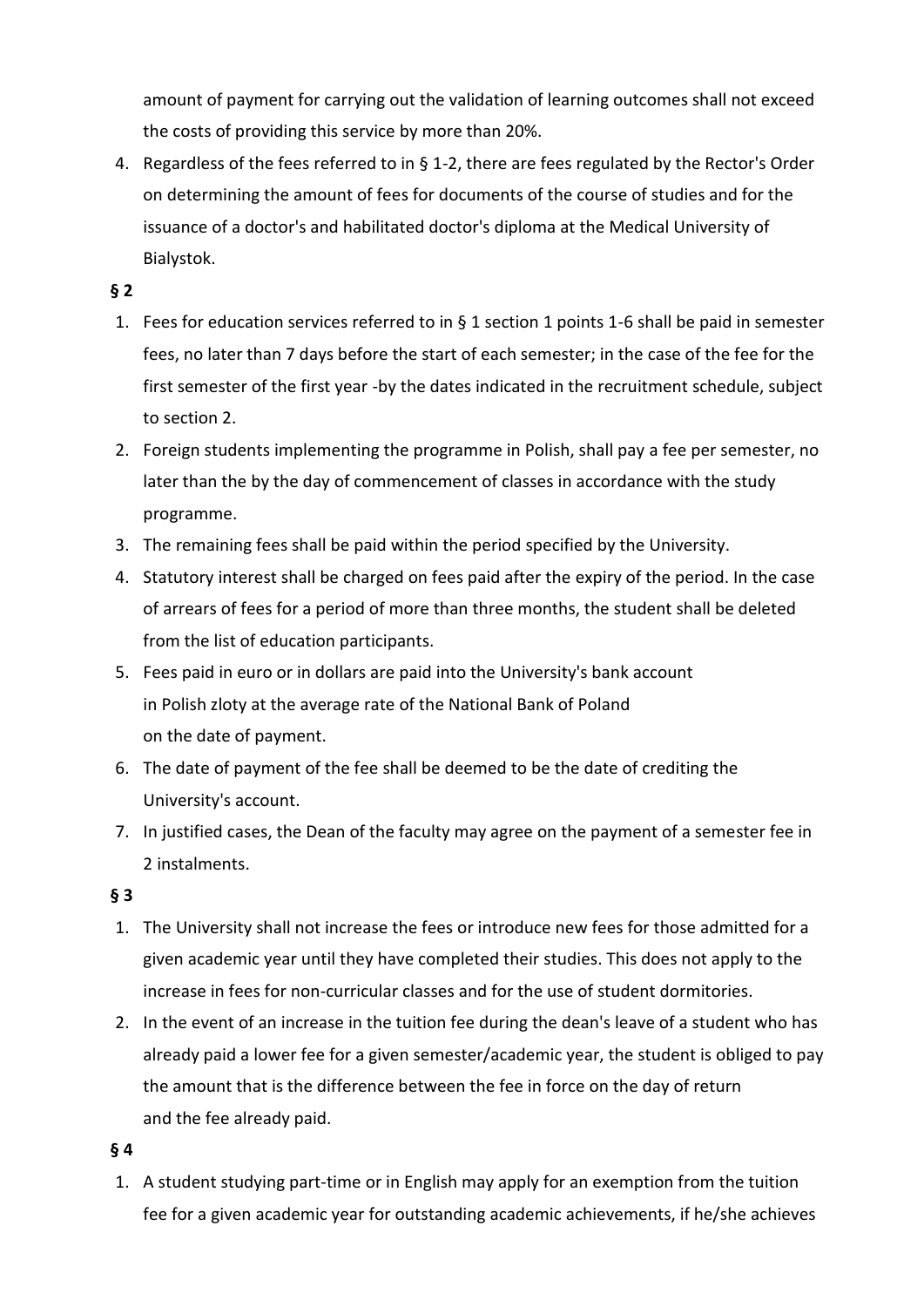a grade average of 5.0 from the last two years and takes an active part in a scientific club (minimum 2 years), which results in presentations at scientific congresses and coauthorship in publications.

- 2. A student studying part-time or in English may apply for exemption from part of the tuition fee (no higher than 50%) for a given academic year, for outstanding academic achievements, if he/she achieves a grade average of 4.8 in the previous academic year, and additionally takes an active part in a scientific club, the result of which is co-authorship in publications.
- 3. Foreign student, of Polish origin, studying in Polish on the basis of payment may apply for exemption from part of the tuition fee (not higher than 30%).
- 4. A student in a difficult financial situation may file a justified application to the Dean for an exemption from the tuition fee in a given academic year, including a full-year or semester exemption. By a difficult financial situation of a student, it is meant a death of a family member, the sole breadwinner, resulting in a deterioration of the financial situation.
- 5. The application together with documents confirming the circumstances referred to in section 1-4, which are the basis for applying for exemption from the tuition fee in whole or in part, the student submits to the Dean of the relevant faculty.
- 6. The application for exemption from all or part of the tuition fee in a given academic year must be submitted to the Dean of the relevant faculty by 31 August before the start of the academic year. In the event of accidental causes, the Dean may accept the application for consideration at another date.
- 7. Incomplete applications shall be returned for completion within 7 days of the effective date of the notice. Failure to complete the application within the specified time limit shall be tantamount to leaving the application without consideration.
- 8. The decision to exempt a student from all or part of the tuition fee for a given academic year is made by the Rector, at the request of the student, after listening to an opinion of the Dean of the relevant faculty.
- 9. The Rector's decision is final and cannot be appealed.
- 10. In the event of a negative decision of the Rector, the student may apply for the payment of the fee in instalments in accordance with § 2 section 7.
- **§ 5**
- 1. Those who drop out after paying a semester fee, but before the start of classes, receive a refund of the entire amount paid.
- 2. Those who drop out after the start of the classes receive a refund of the fee , in the amount proportionally reduced by the classes already taken.